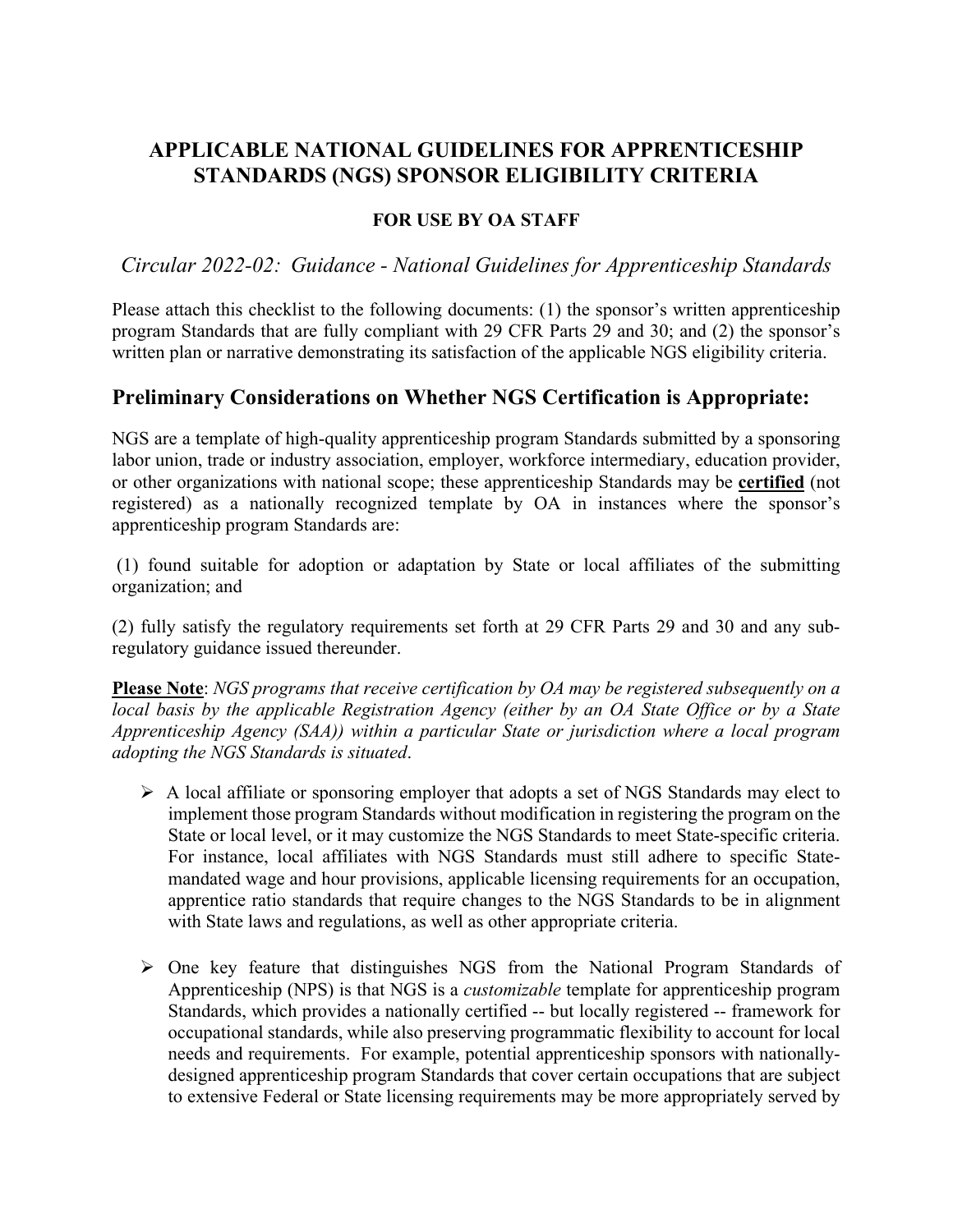obtaining NGS certification for their program, and then registering each program utilizing such Standards on a State-by-State basis; this is because the NGS model allows the template Standards developed by the sponsor to be modified to account for these additional State law requirements.

 $\triangleright$  In addition, the NGS approach may be more suitable for organizations with national scope, including labor unions as well as trade and industry associations, who wish to provide State or local affiliates of their organizations with the option to adapt a set of nationally designed apprenticeship program Standards to meet local conditions and register such programs on a State-by-State basis. Similarly, the NGS approach may be more suitable for workforce intermediary program sponsors that only intend to provide related instruction in connection with a Registered Apprenticeship program.

# **NGS Follow-Up Checklist**

OA will generally approve apprenticeship program Standards under the NGS criteria if the organization submits a written plan that demonstrates satisfaction of each of the following elements:

- The apprenticeship program Standards pertain to an apprenticeable occupation, including the occupational characteristics set forth in 29 CFR section 29.4, that has been approved nationally by the Administrator of OA.
- The applying organization has national scope or influence (and, in the case of a sponsoring employer, that the employer operates and employs workers in at least 3 States) – States listed below:
- There exists documented demand for the NGS Model This can include, but is not limited to, collective bargaining agreements, a list of participating local affiliates, signed Letters of Commitment from employers to utilize the sponsor's apprenticeship Standards, or signed employer acceptance agreements (if applicable).
- The organization submitting an NGS application acknowledges that OA will review the NGS program periodically for effectiveness.

### **NGS Program Certification and Federal, State, and Local Law Requirements:**

Prior to certifying a sponsor's Standards of apprenticeship under NGS, front-line OA staff should advise a potential NGS sponsor that OA's certification of a set of apprenticeship program Standards under the NGS criteria above does not exempt the program sponsor, and/or any employer(s) participating in the program, and/or the individual apprentices registered under the program from abiding by any applicable Federal, State, and local laws or regulations relevant to